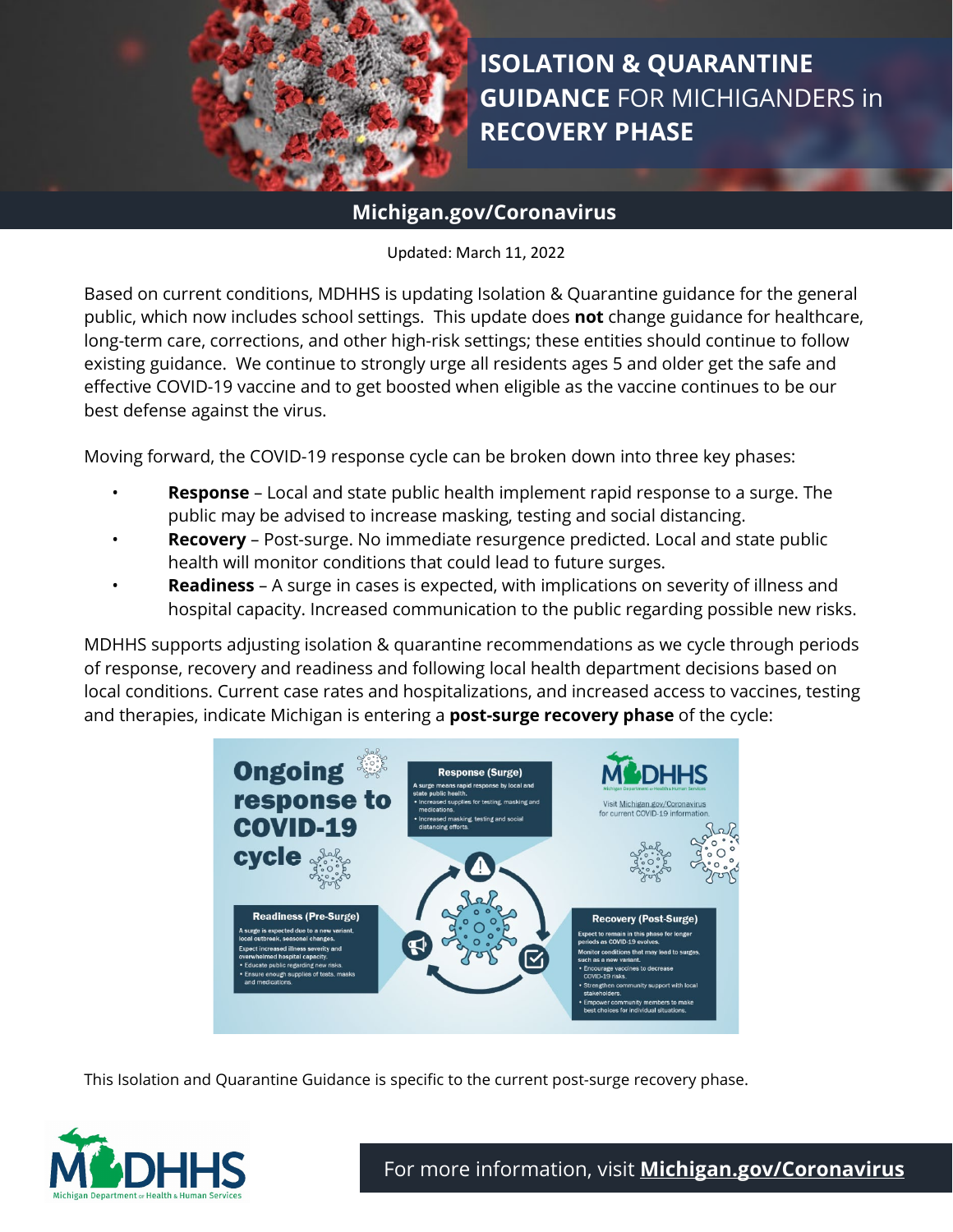## **Isolation & Quarantine Guidance in the Post-Surge Recovery Phase**

|  |                                                                                                                                                       | Who is Impacted                                                                                                                                                                                                                                                                                                                                                                                                  | <b>Public Health Recommendations</b>                                                                                                                                                                                                                                          |
|--|-------------------------------------------------------------------------------------------------------------------------------------------------------|------------------------------------------------------------------------------------------------------------------------------------------------------------------------------------------------------------------------------------------------------------------------------------------------------------------------------------------------------------------------------------------------------------------|-------------------------------------------------------------------------------------------------------------------------------------------------------------------------------------------------------------------------------------------------------------------------------|
|  | <b>Isolation</b><br>Has COVID-19                                                                                                                      | Any individual who tests positive for<br>COVID-19 and/or displays COVID-19<br>symptoms (without an alternate<br>diagnosis or negative COVID-19 test)<br>regardless of vaccination status.                                                                                                                                                                                                                        | Isolate at home for 5 days; and<br>If symptoms have improved or no symptoms developed,<br>may leave isolation after day 5 and wear a well-fitted mask,<br>for 5 more days (ending after day 10).*<br>If positive with no symptoms, monitor for symptoms for 10 days as well.  |
|  | Quarantine<br><b>Exposed to</b><br>COVID-19                                                                                                           | Personal or household contact.<br>regardless of vaccination status.<br>exposed to someone with<br>COVID-19 (see definition below).                                                                                                                                                                                                                                                                               | Wear a mask around<br>Monitor symptoms<br>others for 10 days after<br>for 10 days.<br>$exposure.**$<br>Avoid unmasked activities<br>Test 3-7 days after<br>or activities with higher<br>exposure or if<br>risk of exposing vulnerable<br>symptoms develop.<br>individuals.*** |
|  |                                                                                                                                                       | Other exposure (from community,<br>social, work setting).                                                                                                                                                                                                                                                                                                                                                        | Monitor symptoms<br>Test if symptoms develop.<br>for 10 days.<br>Consider wearing a mask around others for 10 days after<br>exposure; at a minimum, mask in settings with higher risk of<br>exposing vulnerable individuals.***                                               |
|  | * If a mask cannot be worn, recommend 10 days of home isolation.<br>This would include exposure in childcare settings for those under 2 years of age. | *** Activities with immunocompromised or other high-risk individuals, social/recreational activities in congregate settings.<br>Personal/household contacts include individuals who share living spaces, including bedrooms, bathrooms, living room and kitchens.<br>It also includes those who live together, sleep over, carpool or have direct exposure to respiratory secretions from a positive individual. | ** If a mask cannot be worn, individual should home quarantine for 10 days. A Test to Stay protocol may also be developed in partnership between school and local health department.                                                                                          |

#### **ISOLATION**

- **Any individual who tests positive for COVID-19 and/or displays [COVID-19 symptoms](https://www.cdc.gov/coronavirus/2019-ncov/symptoms-testing/symptoms.html) (without an alternate diagnosis or negative COVID-19 test) should isolate regardless of vaccination status:**
	- $\circ$  Isolate at home for the first 5 days (starting with the day after symptoms began or day after test was taken for those without symptoms); and
	- o If symptoms have improved or no symptoms developed, return to normal activities, while wearing a well-fitted mask, for the next 5 days to protect others.

AND

o If individual has a fever, stay home until fever free for a period of 24 hours without the use of fever reducing medications before returning to normal activities while wearing a well-fitted mask, until the 10-day period is complete.

OR

 $\circ$  Isolate at home for 10 days if unwilling/unable to wear a mask.

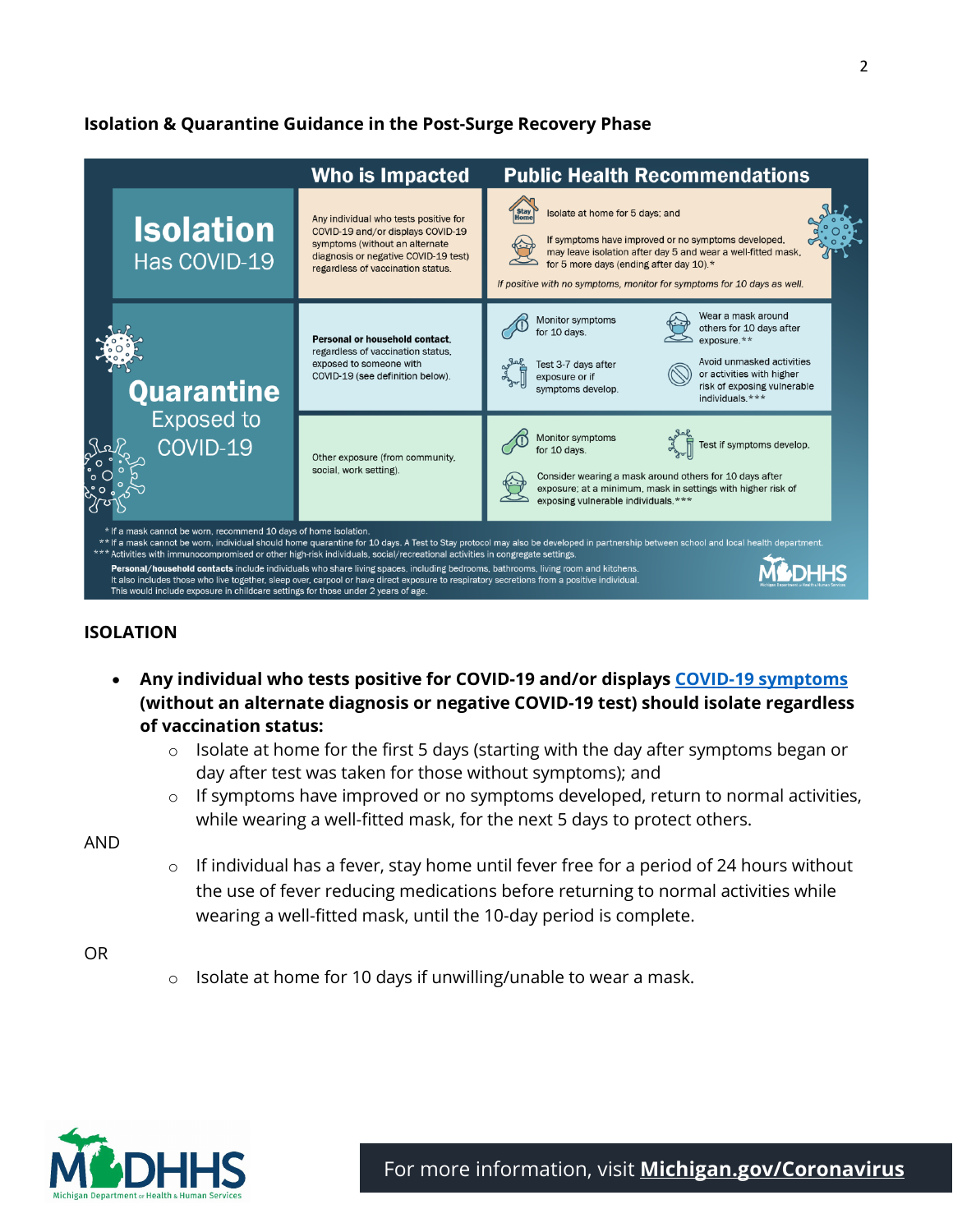### **NOTIFICATION OF CONTACTS**

- Individuals who test positive for COVID-19 should also [notify others whom they had contact](https://www.cdc.gov/coronavirus/2019-ncov/daily-life-coping/tell-your-contacts.html) with during the time they were contagious (beginning 2 days before symptoms started or testing positive if no symptoms are present).
- Prioritize notification of individuals who are personal/household contacts\* and immunocompromised or high-risk individuals.
- Individuals exposed would then follow the below guidance on QUARANTINE.

# **QUARANTINE**

Quarantine guidance may be adjusted to respond to and control outbreaks within unique settings as needed. Local communities and individuals should work with their local health departments for outbreak response and follow additional quarantine recommendations as situations dictate to maintain a safer environment for community members.

- **Individual is exposed to someone who is positive for COVID-19 and:**
	- 1. Exposure is to a **personal/household contact\*:**
		- **Conduct symptom monitoring for 10 days; and**
		- **Test at least one time if possible 3-7 days after exposure and if symptoms** develop; and
		- Wear a well-fitting mask for 10 days from the date of last exposure to protect others (home quarantine is an alternative for those who are unable or unwilling to mask); and
		- Avoid unmasked activities or activities with higher risk of exposing vulnerable individuals\*\* for 10 days from the date of last exposure
	- 2. Exposure is to other type of contact (from a community, social or work setting)
		- **Conduct symptom monitoring for 10 days; and**
		- **Test if symptoms develop; and**
		- Consider wearing a well-fitting mask around others for 10 days from the date of last exposure to protect others. At a minimum, wear a mask in settings with higher risk of exposing vulnerable individuals

*\*Personal/Household contacts include individuals you share living spaces with, including bedrooms, bathrooms, living room and kitchens. It also includes those who live together, sleep over, carpool or have direct exposure to respiratory secretions from a positive individual (e.g. kissing, sharing drinks, changing diapers, etc…). This would include exposure in childcare settings for those under 2 years of age.*